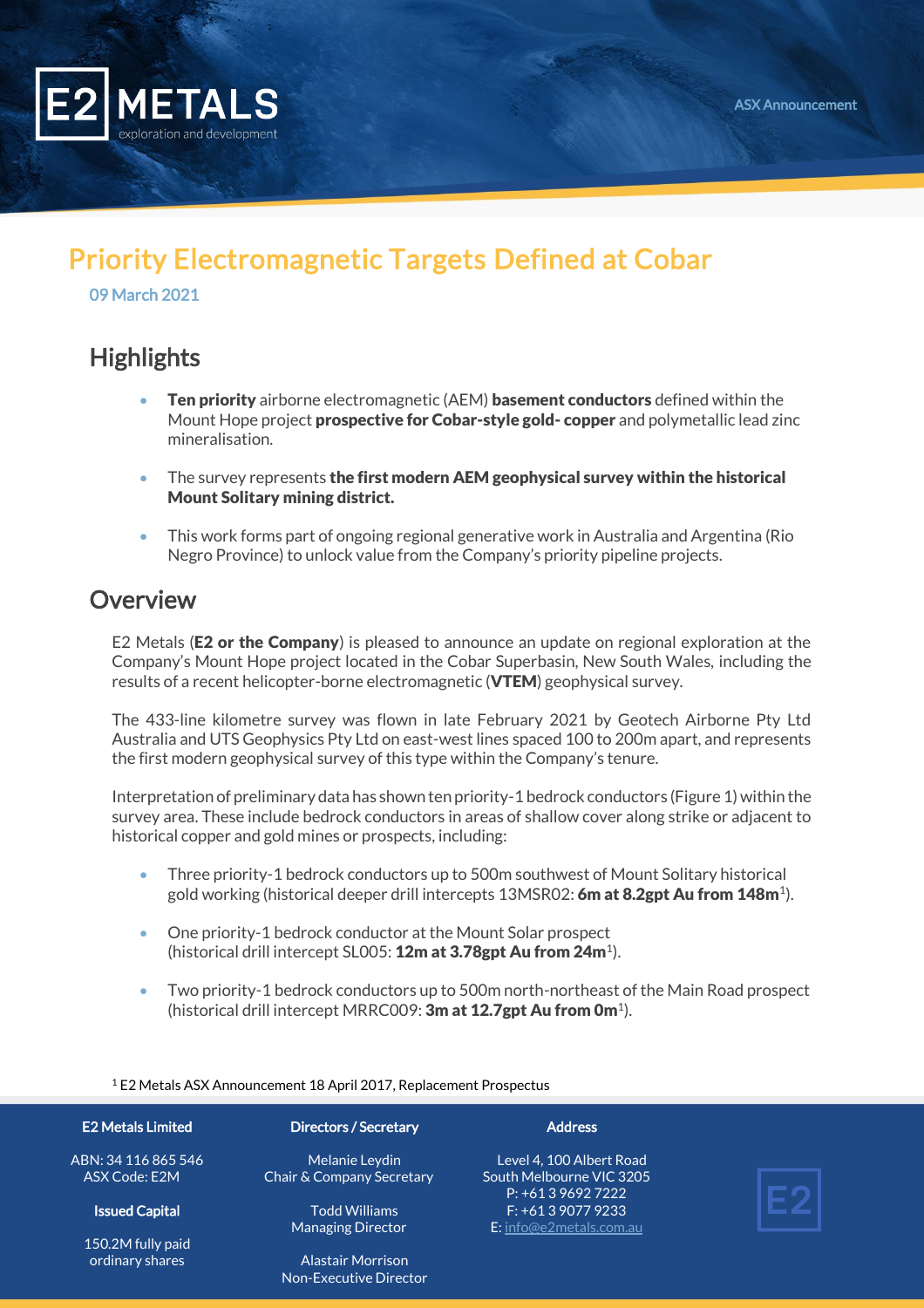**METALS** 



Figure 1: Surface geology and airborne electromagnetic (AEM) targets

Mineralisation at the Mount Hope project is considered to be analogous to other Cobar style deposits such as the Peak and Perseverance mines located within the Cobar Gold Fields (historical production 200,000 tonnes of copper and three million ounces of gold since 1870).

The application of modern geophysics in historical mining districts has led to multiple discoveries in the Cobar Superbasin, including Aurelia Metals' Federation (3.5Mt at 5.5% Pb, 9.8% Zn, 1.4gpt Au<sup>2</sup>) and Aeris Resources' recent Constellation (19.9m at 2.4% Cu, 0.6gpt Au from 197m<sup>3</sup>) discoveries.

### Future Plans

The Company will complete a reconnaissance field trip to ground check all anomalies as the precursor for possible ground electromagnetic follow up and drill permitting.

2 Aurelia Metals ASX Announcement 23 February 2021, Updated Federation Mineral Resource Estimate 3 Aeris Resources ASX Announcement 21 December 2020, High grade copper intersected at Constellation.

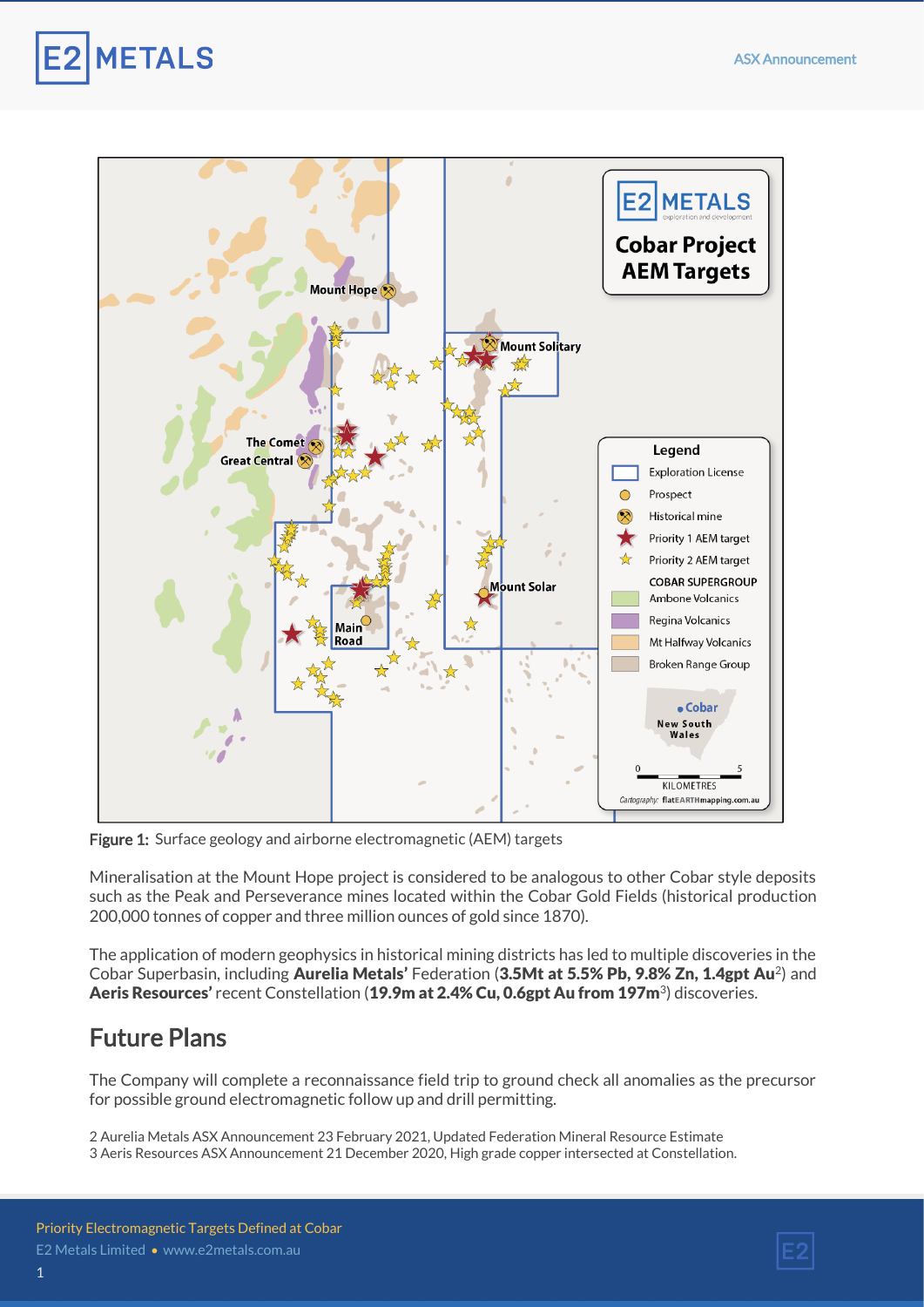



Figure 2: Mount Hope Project location plan

#### For enquiries please contact:

## Todd Williams

Managing Director  $M: +614222255211$ 

This announcement is authorised for release to the market by the Board of Directors of E2 Metals Limited.

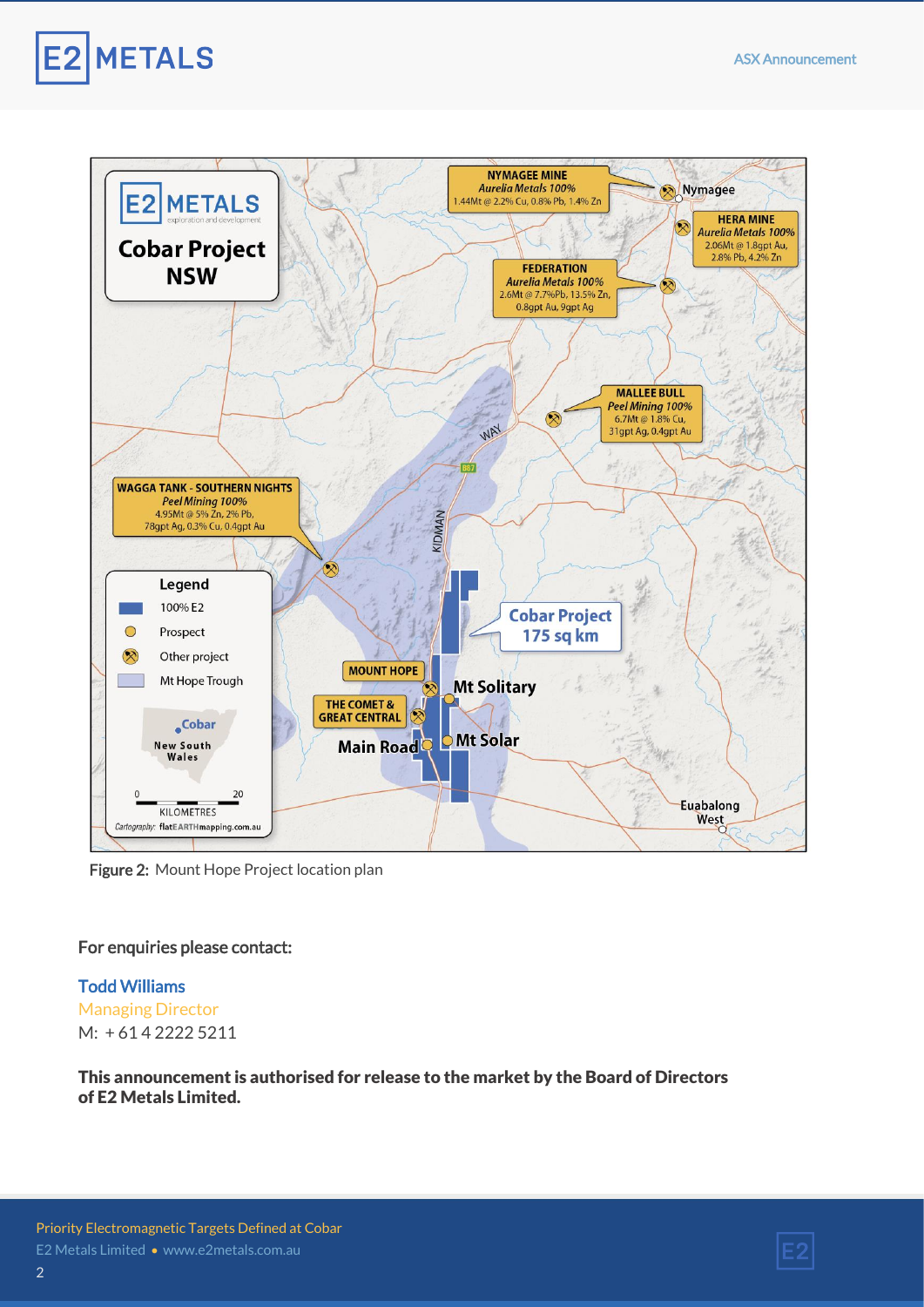#### Competent Person's Statement

**METALS** 

Information in this report that relates to Exploration results and targets is based on, and fairly reflects, information compiled by E2 Metals Limited and Colin Brodie, a Competent Person who is a Member of the Australian Institute of Geoscientists. Mr. Brodie is a Senior Technical Advisor and consultant to E2 Metals Limited. Mr. Brodie has sufficient experience that is relevant to the style of mineralisation and type of deposit under consideration and to the activity, which he is undertaking to qualify as a Competent Person as defined by the 2012 Edition of the Australasian Code for Reporting of Exploration Results, Mineral Resources and Ore Reserves. Mr. Brodie consents to the inclusion of the data in the form and context in which it appears

#### Forward Looking Statement

Certain statements in this announcement constitute "forward-looking statements" or "forward looking information" within the meaning of applicable securities laws. Such statements involve known and unknown risks, uncertainties and other factors, which may cause actual results, performance or achievements of the Company, or industry results, to be materially different from any future results, performance or achievements expressed or implied by such forward-looking statements or information. Such statements can be identified by the use of words such as "may", "would", "could", "will", "intend", "expect", "believe", "plan", "anticipate", "estimate", "scheduled", "forecast", "predict" and other similar terminology, or state that certain actions, events or results "may", "could", "would", "might" or "will" be taken, occur or be achieved. These statements reflect the Company's current expectations regarding future events, performance and results, and speak only as of the date of this announcement.

All such forward-looking information and statements are based on certain assumptions and analyses made by E2M's management in light of their experience and perception of historical trends, current conditions and expected future developments, as well as other factors management believe are appropriate in the circumstances. These statements, however, are subject to a variety of risks and uncertainties and other factors that could cause actual events or results to differ materially from those projected in the forward looking information or statements including, but not limited to, unexpected changes in laws, rules or regulations, or their enforcement by applicable authorities; the failure of parties to contracts to perform as agreed; changes in commodity prices; unexpected failure or inadequacy of infrastructure, or delays in the development of infrastructure, and the failure of exploration programs or other studies to deliver anticipated results or results that would justify and support continued studies, development or operations.

Readers are cautioned not to place undue reliance on forward-looking information or statements. Although the forward-looking statements contained in this announcement are based upon what management of the Company believes are reasonable assumptions, the Company cannot assure investors that actual results will be consistent with these forward-looking statements. These forward-looking statements are made as of the date of this announcement and are expressly qualified in their entirety by this cautionary statement. Subject to applicable securities laws, the Company does not assume any obligation to update or revise the forwardlooking statements contained herein to reflect events or circumstances occurring after the date of this announcement.

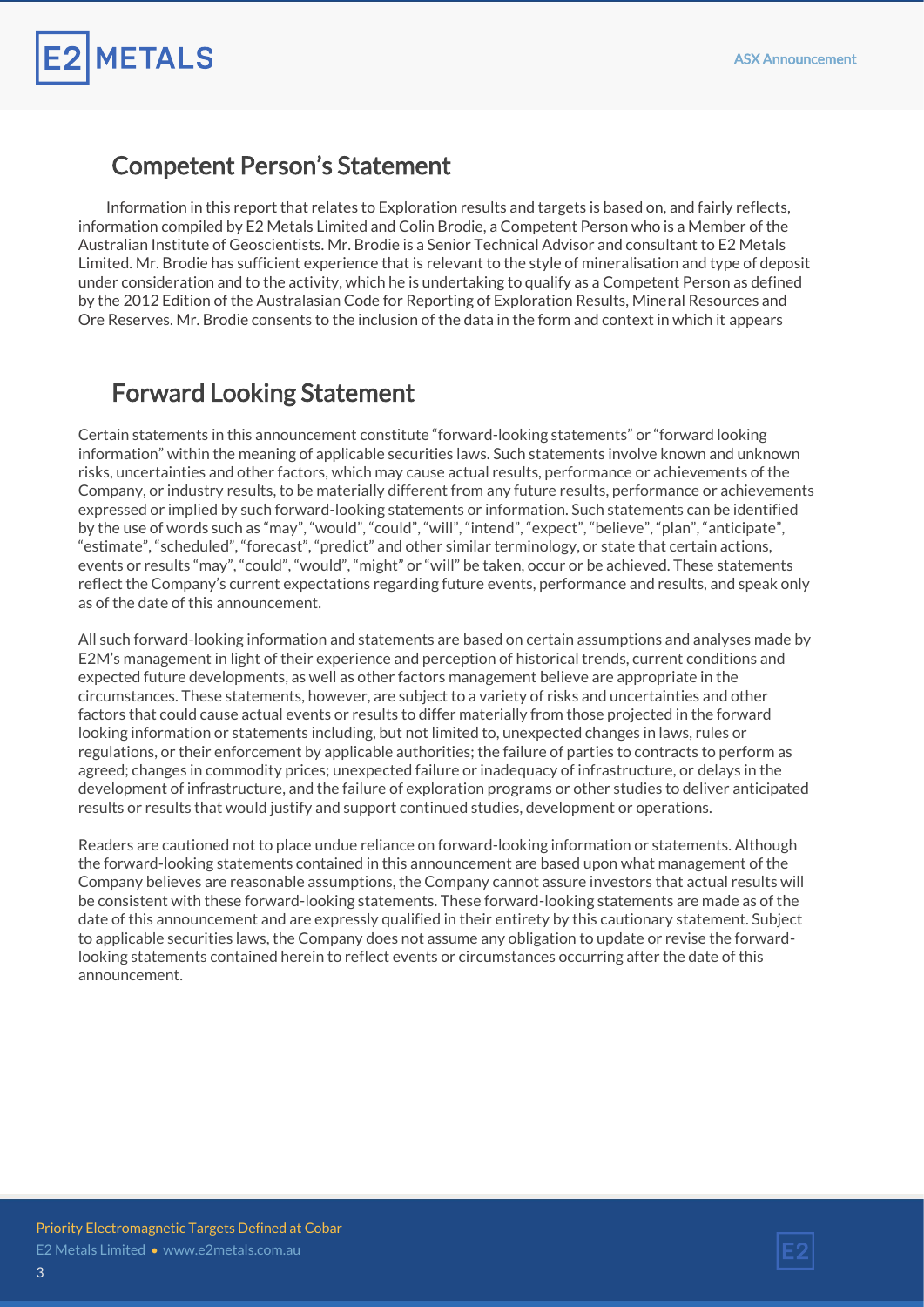

## JORC Code Reporting Criteria Section 1 Sampling Techniques and Data

| <b>Criteria</b>                        | <b>JORC Code Explanation</b>                                                                                                                                                                                                                                                                                                                                                                                                                                                                                     | <b>Commentary</b>                                                                                                                                                                                                                                                                                                                                                                                                                                                                                                                                                                                                                            |
|----------------------------------------|------------------------------------------------------------------------------------------------------------------------------------------------------------------------------------------------------------------------------------------------------------------------------------------------------------------------------------------------------------------------------------------------------------------------------------------------------------------------------------------------------------------|----------------------------------------------------------------------------------------------------------------------------------------------------------------------------------------------------------------------------------------------------------------------------------------------------------------------------------------------------------------------------------------------------------------------------------------------------------------------------------------------------------------------------------------------------------------------------------------------------------------------------------------------|
| <b>Sampling</b><br><b>Techniques</b>   | • Nature and quality of sampling (e.g. cut channels,<br>random chips, or specific specialized industry<br>standard measurement tools appropriate to the<br>minerals under investigation, such as down hole<br>gamma sondes, or handheld XRF instruments, etc).<br>These examples should not be taken as limiting the<br>broad meaning of sampling.<br>· Include reference to measures taken to ensure<br>sample representativity and the appropriate<br>calibration of any measurement tools or systems<br>used. | • VTEMTM Max airborne EM survey totaling 433-line kms, completed at 100<br>200m line spacing, with lines orientated E - W o v e r t h e prospective sequence<br>contractor - UTS Geophysics/Geotech<br>• VTEMTM Max configuration:<br>Flying height: 83m<br>EM sensor height: 35m Magnetic sensor height: 73m Transmitter loop<br>diameter: 35m Transmitter plus width: 7ms<br>Peak dipole moment: 700,000 NIA Base frequency: 25Hz<br>Receiver: Z, X coils<br>$\bullet$<br>. VTEM surveys are an industry standard practise in testing for bed rock<br>conductors representing potential mineralised massive sulphide mineralised<br>bodies |
| <b>Drilling</b><br><b>Techniques</b>   | · Drill type (e.g. core, reverse circulation, open-hole<br>hammer, rotary air blast, auger, Bangka, sonic, etc)<br>and details (e.g. core diameter, triple or standard<br>tube, depth of diamond tails, face-sampling bit or<br>other type, whether core is oriented and if so, by<br>what method, etc).                                                                                                                                                                                                         | Not relevant for VTEMTM Max survey<br>$\bullet$                                                                                                                                                                                                                                                                                                                                                                                                                                                                                                                                                                                              |
| <b>Drill Sample</b><br><b>Recovery</b> | • Method of recording and assessing core and chip<br>sample recoveries and results assessed.<br>• Measures taken to maximise sample recovery and<br>ensure representative nature of the samples.<br>• Whether a relationship exists between sample<br>recovery and grade and whether sample bias may                                                                                                                                                                                                             | Not relevant for VTEMTM Max survey<br>$\bullet$                                                                                                                                                                                                                                                                                                                                                                                                                                                                                                                                                                                              |

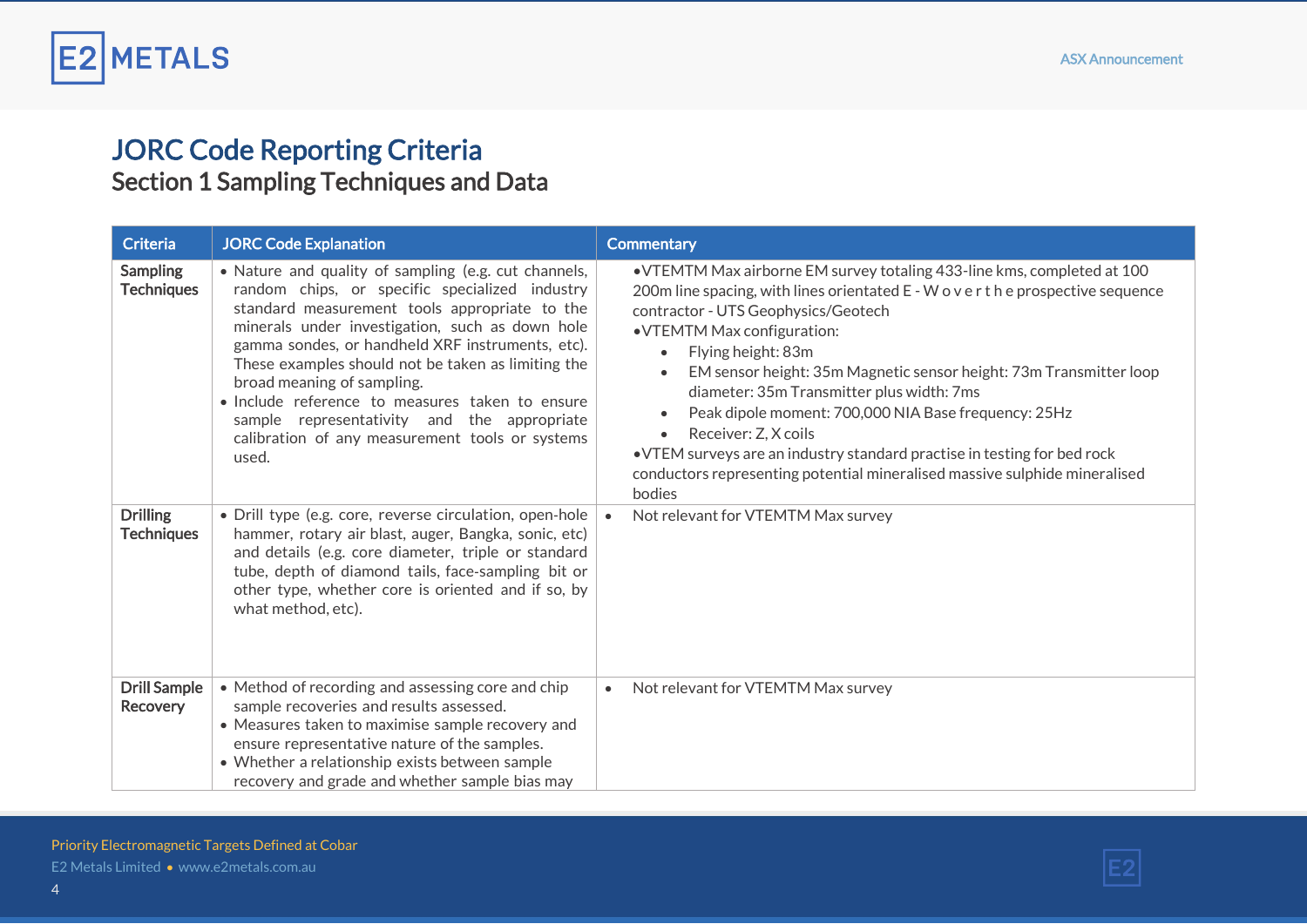

| <b>Criteria</b>                                                           | <b>JORC Code Explanation</b>                                                                                                                                                                                                                                                                                                                                                                                                                                                                                                                                                                                                    | <b>Commentary</b>                                                                                                                                                                                       |
|---------------------------------------------------------------------------|---------------------------------------------------------------------------------------------------------------------------------------------------------------------------------------------------------------------------------------------------------------------------------------------------------------------------------------------------------------------------------------------------------------------------------------------------------------------------------------------------------------------------------------------------------------------------------------------------------------------------------|---------------------------------------------------------------------------------------------------------------------------------------------------------------------------------------------------------|
|                                                                           | have occurred due to preferential loss/gain of<br>fine/coarse material.                                                                                                                                                                                                                                                                                                                                                                                                                                                                                                                                                         |                                                                                                                                                                                                         |
| Logging                                                                   | . Whether core and chip samples have been<br>geologically and geotechnically logged to a level of<br>detail to support appropriate Mineral Resource<br>estimation, mining studies and metallurgical<br>studies.                                                                                                                                                                                                                                                                                                                                                                                                                 | Not relevant for VTEMTM Max survey<br>$\bullet$                                                                                                                                                         |
|                                                                           | · Whether logging is qualitative or quantitative in<br>nature. Core (or costean, channel, etc) photography.                                                                                                                                                                                                                                                                                                                                                                                                                                                                                                                     | Not relevant for VTEMTM Max survey<br>$\bullet$                                                                                                                                                         |
|                                                                           | • The total length and percentage of the relevant<br>intersections logged.                                                                                                                                                                                                                                                                                                                                                                                                                                                                                                                                                      | Not relevant for VTEMTM Max survey<br>$\bullet$                                                                                                                                                         |
| Sub-<br><b>Sampling</b><br><b>Techniques</b><br>and Sample<br>Preparation | If core, whether cut or sawn and whether quarter, half<br>or all core taken.                                                                                                                                                                                                                                                                                                                                                                                                                                                                                                                                                    | Not relevant for VTEMTM Max survey<br>$\bullet$                                                                                                                                                         |
|                                                                           | • If non-core, whether riffled, tube sampled, rotary<br>split, etc and whether sampled wet or dry.<br>. For all sample types, the nature, quality and<br>appropriateness of the sample preparation<br>technique.<br>. Quality control procedures adopted for all sub-<br>sampling stages to maximise representativity of<br>samples.<br>• Measures taken to ensure that the sampling is<br>representative of the in situ material collected,<br>including for instance results<br>for<br>field<br>duplicate/second-half sampling.<br>• Whether sample sizes are appropriate to the grain<br>size of the material being sampled. | Not relevant for VTEMTM Max survey<br>$\bullet$                                                                                                                                                         |
| <b>Quality of</b><br><b>Assay Data</b><br>and                             | . The nature, quality and appropriateness of the<br>assaying and laboratory procedures used and<br>whether the technique is considered partial or total.                                                                                                                                                                                                                                                                                                                                                                                                                                                                        | VTEMTM Max system calibrated prior to commencement of the survey<br>$\bullet$<br>All digital data is inspected daily by the Geotech site crew and the Company's<br>$\bullet$<br>consultant geophysicist |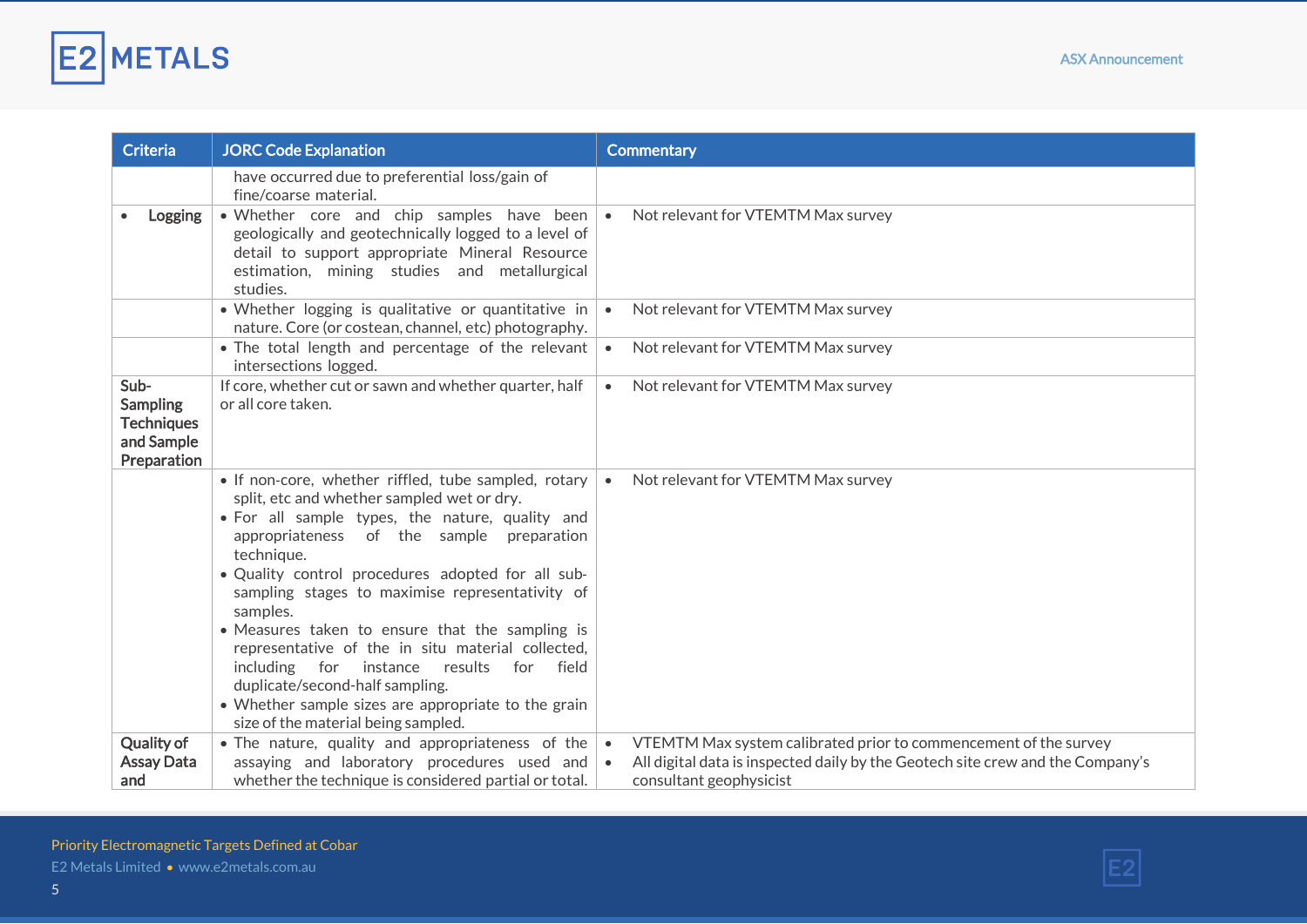

| <b>Criteria</b>                                        | <b>JORC Code Explanation</b>                                                                                                                                                                                                                                                                                                                                                                                                                                                     | <b>Commentary</b>                                                                                                                                                                                                                                                                                                                                                                                                                                                                                                                  |
|--------------------------------------------------------|----------------------------------------------------------------------------------------------------------------------------------------------------------------------------------------------------------------------------------------------------------------------------------------------------------------------------------------------------------------------------------------------------------------------------------------------------------------------------------|------------------------------------------------------------------------------------------------------------------------------------------------------------------------------------------------------------------------------------------------------------------------------------------------------------------------------------------------------------------------------------------------------------------------------------------------------------------------------------------------------------------------------------|
| Laboratory<br><b>Tests</b>                             | · For geophysical tools, spectrometers, handheld<br>XRF instruments, etc, the parameters used in<br>determining the analysis including instrument<br>make and model, reading times, calibrations factors<br>applied and their derivation, etc.<br>• Nature of quality control procedures adopted (e.g.<br>standards, blanks, duplicates, external laboratory<br>checks) and whether acceptable levels of accuracy<br>(i.e. lack of bias) and precision have been<br>established. | The Company receives a daily report on production and of any equipment issues<br>$\bullet$<br>The data is reviewed by the Company's consultant geophysicist and any lines are<br>$\bullet$<br>re-flown if necessary<br>The data presented here is preliminary data and has not undergone<br>$\bullet$<br>processing/levelling by Geotech. The Company's consultant geophysicist has<br>completed QA/QC of the data and advised that it is suitable for public release<br>Final data will be available in 4 to 6 weeks<br>$\bullet$ |
| Verification<br>of sampling<br>and<br>assaying         | • The verification of significant intersections by either<br>independent or alternative company personnel.<br>• The use of twinned holes.<br>· Documentation of primary data, data entry<br>procedures, data verification, data storage<br>(physical and electronic) protocols.<br>• Discuss any adjustment to assay data.                                                                                                                                                       | Daily data independently checked by Company's consultant geophysicist<br>$\bullet$                                                                                                                                                                                                                                                                                                                                                                                                                                                 |
| Location of<br><b>Data Points</b>                      | • Accuracy and quality of surveys used to locate drill<br>holes (collar and down- hole surveys), trenches,<br>mine workings and other locations used in Mineral<br>Resource estimation.<br>• Specification of the grid system used.<br>• Quality and adequacy of topographic control.                                                                                                                                                                                            | Real-time GPS navigation system utilising Novatel WAAS enabled GPS receiver<br>$\bullet$<br>providing in-flight accuracy of 3 metres, and up to 1.5m depending on satellites<br>available. A preliminary flight path map is plotted daily and checked against survey<br>specifications<br>Coordinates presented are in WGS84 UTM Zone 55S                                                                                                                                                                                          |
| Data<br>Spacing and<br><b>Distribution</b>             | • Data spacing for reporting of Exploration Results.<br>• Whether the data spacing and distribution is<br>sufficient to establish the degree of geological and<br>grade continuity appropriate for the Mineral<br>Resource and Ore Reserve estimation procedure(s)<br>and classifications applied.<br>• Whether sample compositing has been applied.                                                                                                                             | Spacing between flight lines was approximately 200m, with readings taken<br>$\bullet$<br>approximately 2 to 4m along line. Infill flight lines to 100m spacing were also<br>completed.                                                                                                                                                                                                                                                                                                                                             |
| <b>Orientation</b><br>of Data in<br><b>Relation to</b> | • Whether the orientation of sampling achieves<br>unbiased sampling of possible structures and the                                                                                                                                                                                                                                                                                                                                                                               | The flight path is approximately perpendicular to any known strike direction of<br>$\bullet$<br>geological formations and is sufficient to locate discrete conductive anomalies                                                                                                                                                                                                                                                                                                                                                    |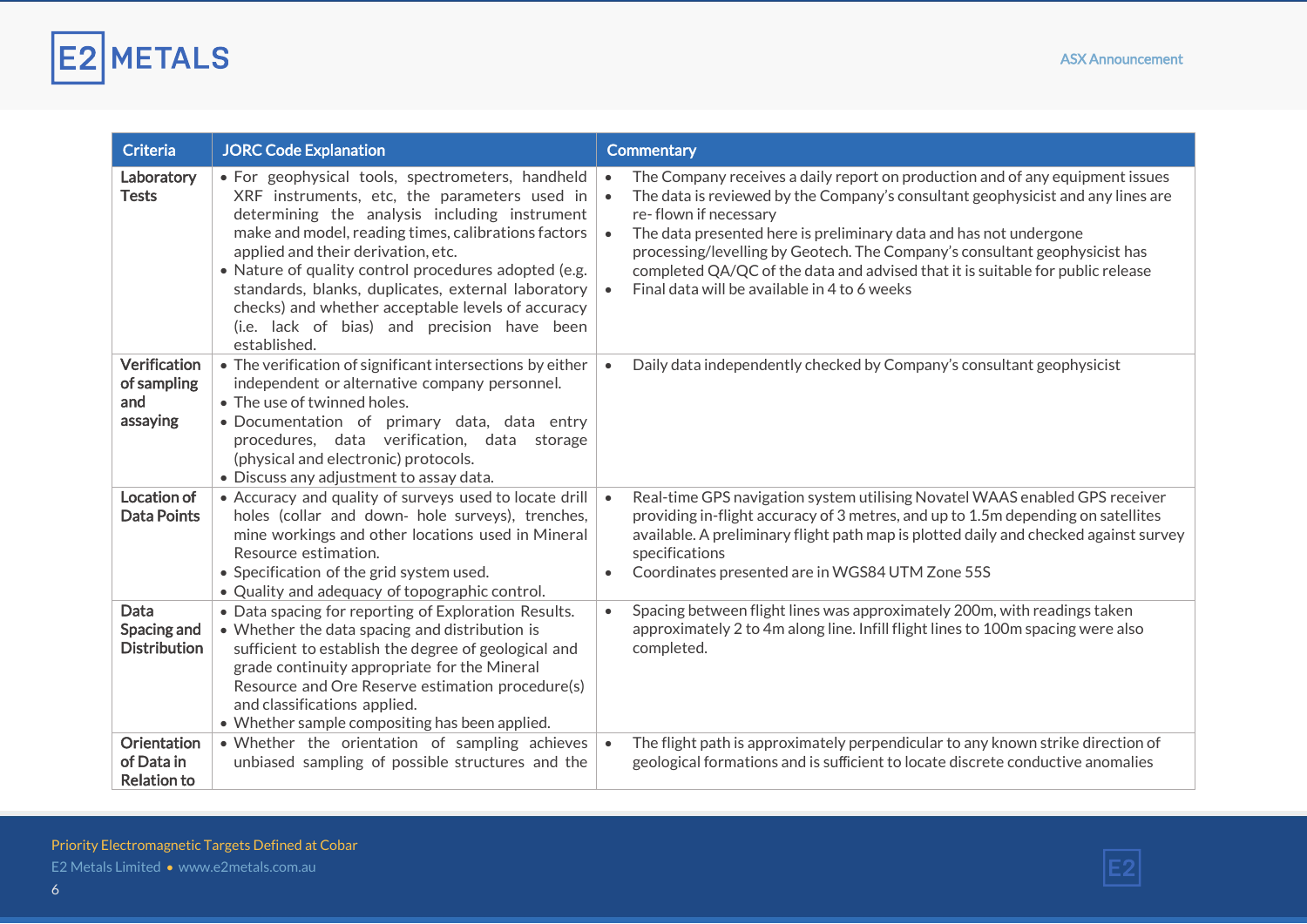

| <b>Criteria</b>                    | <b>JORC Code Explanation</b>                                                                                                                                                                                                                                                             | <b>Commentary</b>                                                                                                                   |
|------------------------------------|------------------------------------------------------------------------------------------------------------------------------------------------------------------------------------------------------------------------------------------------------------------------------------------|-------------------------------------------------------------------------------------------------------------------------------------|
| Geological<br><b>Structure</b>     | extent to which this is known, considering the<br>deposit type.<br>• If the relationship between the drilling orientation<br>and the orientation of key mineralized structures is<br>considered to have introduced a sampling bias, this<br>should be assessed and reported if material. |                                                                                                                                     |
| Sample<br>Security                 | • The measures taken to ensure sample security.                                                                                                                                                                                                                                          | All data acquired by Geotech reported to the Company's consultant geophysicist                                                      |
| <b>Audits or</b><br><b>Reviews</b> | • The results of any audits or reviews of sampling<br>techniques and data.                                                                                                                                                                                                               | The data was independently verified by the Company's consultant geophysicist<br>Russell Mortimer of Southern Geoscience Consultants |

## Section 2 Reporting of Exploration

| <b>Criteria</b>                                             | <b>JORC Code Explanation</b>                                                                                                                                                                                                                                                                                                                                                                                                                          | Commentary                                                                      |
|-------------------------------------------------------------|-------------------------------------------------------------------------------------------------------------------------------------------------------------------------------------------------------------------------------------------------------------------------------------------------------------------------------------------------------------------------------------------------------------------------------------------------------|---------------------------------------------------------------------------------|
| <b>Mineral Tenement</b><br>and Land Tenure<br><b>Status</b> | • Type, reference name/number, location<br>and ownership including agreements or<br>material issues with third parties such as<br>joint ventures, partnerships, overriding<br>royalties, native title interests, historical<br>sites, wilderness or national park and<br>environmental settings.<br>The security of the tenure held at the<br>time of reporting along with any known<br>impediments to obtaining a license to<br>operate in the area. | E2 Metals holds 100% interest in Exploration Licenses EL6837, 8058, 8290, 8654  |
| <b>Exploration Done</b><br>by Other Parties                 | Acknowledgment and appraisal of<br>exploration by other parties.                                                                                                                                                                                                                                                                                                                                                                                      | Previous relevant exploration was undertaken by:<br>Electrolytic Zinc Co (1982) |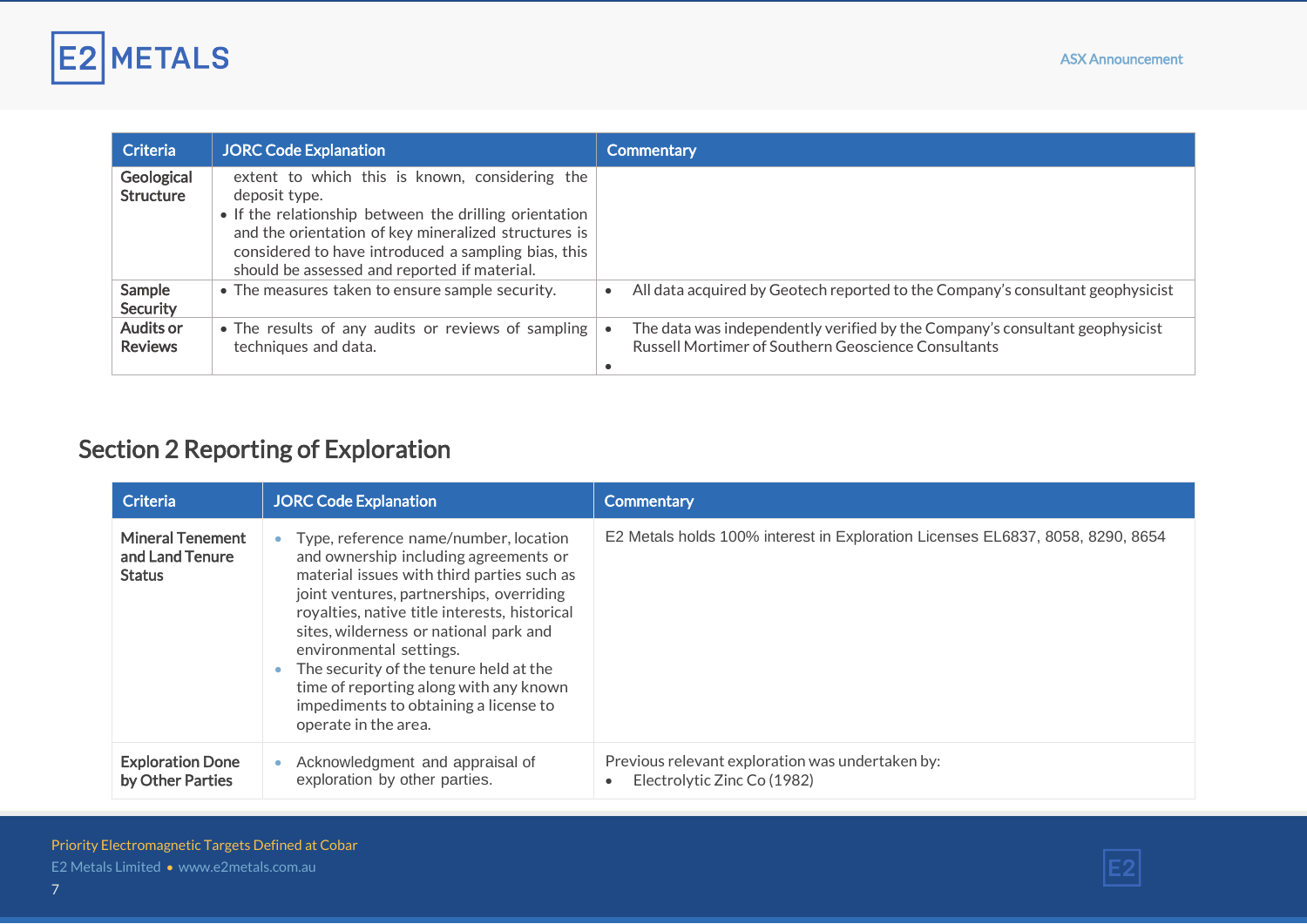

| <b>Criteria</b> | <b>JORC Code Explanation</b>                                     | <b>Commentary</b>                                                                                                                                                                                                                                                                                                                                                                                                                                                                                                                                                                                                                                                                                                                                                                                                                                                                                                                                                                                                                                                                                                                                                                                                                                                                                                                                                                                                                       |
|-----------------|------------------------------------------------------------------|-----------------------------------------------------------------------------------------------------------------------------------------------------------------------------------------------------------------------------------------------------------------------------------------------------------------------------------------------------------------------------------------------------------------------------------------------------------------------------------------------------------------------------------------------------------------------------------------------------------------------------------------------------------------------------------------------------------------------------------------------------------------------------------------------------------------------------------------------------------------------------------------------------------------------------------------------------------------------------------------------------------------------------------------------------------------------------------------------------------------------------------------------------------------------------------------------------------------------------------------------------------------------------------------------------------------------------------------------------------------------------------------------------------------------------------------|
|                 |                                                                  | Aberfoyle Exploration PL (1983 to 1984)<br>$\bullet$<br>Amad NL (Normandy Resources NL) (1985 to 1986)<br>$\bullet$<br>Nordgold (1987 to 1989)<br>$\bullet$<br>Placer (1991 to 1994)<br>$\bullet$<br>Central West Gold Mines (1996 to 2004)<br>$\bullet$<br>Fischer Resources (2013)<br>$\bullet$<br>E2 Metals (2017)<br>$\bullet$<br>Collectively those companies drilled:<br>Mount Solitary: 87 holes for 11,288m<br>$\bullet$<br>Mount Solar: 26 holes for 3198m<br>$\bullet$<br>Main Road: 15 holes for 1410m<br>$\bullet$                                                                                                                                                                                                                                                                                                                                                                                                                                                                                                                                                                                                                                                                                                                                                                                                                                                                                                          |
| Geology         | Deposit type, geological setting and style<br>of mineralisation. | The Mt Hope Project is located within the Central Subprovince of the Lachlan<br>$\bullet$<br>Fold Belt (Lachlan Orogen) in central New South Wales (Figure 2). The<br>Lachlan Orogen is host to significant gold and copper-gold deposits and<br>comprises a significant part of the Palaeozoic geological architecture of<br>eastern Australia and forms a structural unit extending from Tasmania in the<br>south through Victoria and into NSW where it covers a significant part of this<br>State.<br>The LFB is divided into three structural components aligned in a NWW-SSE<br>$\bullet$<br>direction. These components are known as the Eastern, Central and Western<br>Subprovinces each interpreted to represent specific time constrained<br>subduction zones (Gray & Foster, 2004) encompassing early to middle<br>Palaeozoic time. Each of the Subprovinces is separated by major NNW-SSE<br>trending fault structures. E2 Metals Mt Hope Project lies closer to the<br>western margin of the Central Subprovince (Figure 2)<br>Within the Central Subprovince the major sub-divisions are the Cobar<br>$\bullet$<br>Trough in the north and merging southwards into the Mount Hope and Rast<br>Troughs collectively termed the Cobar Supergroup. Whilst the Cobar Trough<br>and Broken Range Group are dominated by the deposition of turbidite facies<br>sediments the Mount Hope and Rast Troughs were sites of bimodal |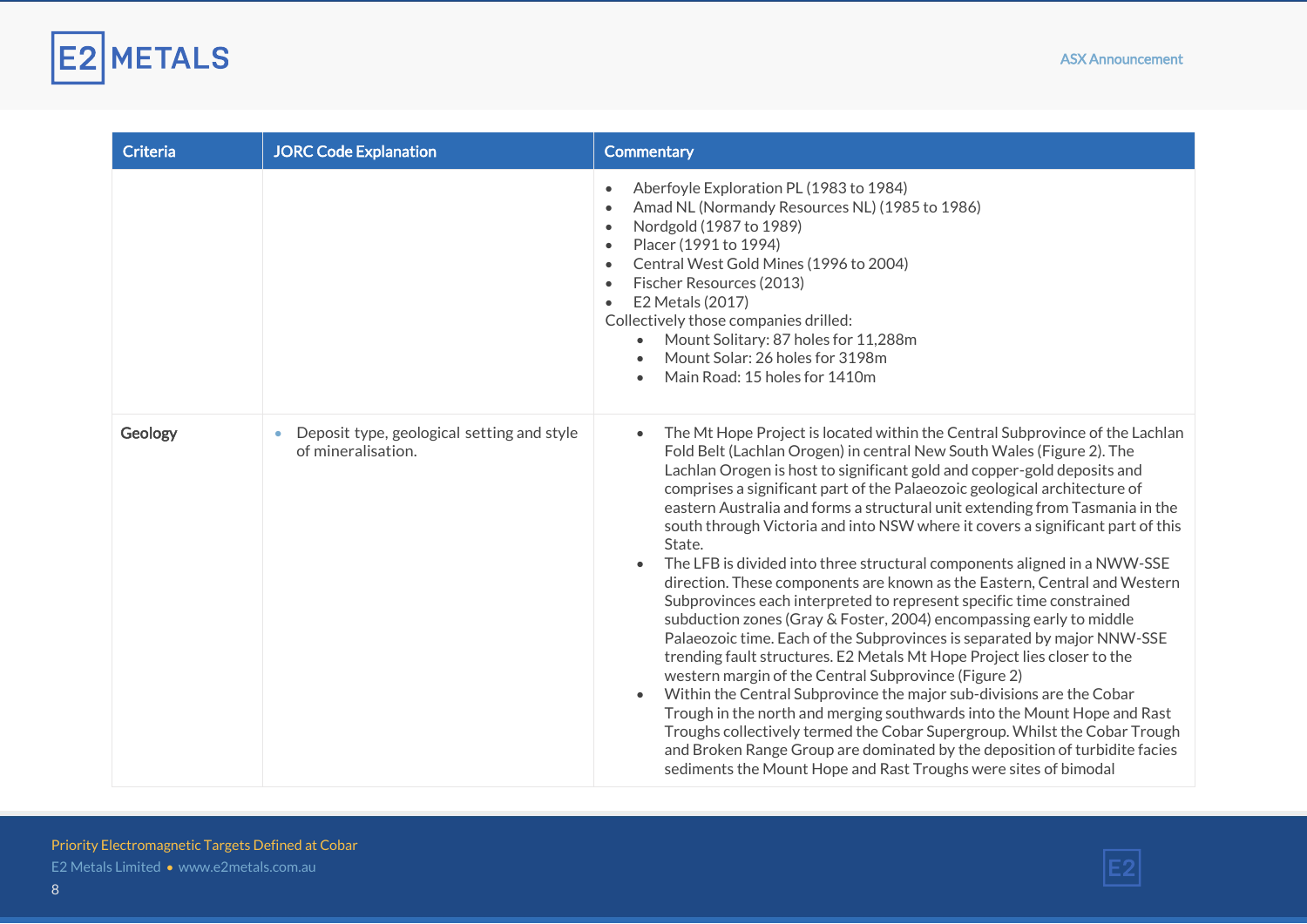

| <b>Criteria</b>                  | <b>JORC Code Explanation</b>                                                                                                                                                                                                                                                                                                                                                                                                                                                                                                                                                                                                                                                                                                                                          | <b>Commentary</b>                                                                                                                                                                                                                                                                                                                                                                                                                                                                                                                                                                                                                                                                                                    |
|----------------------------------|-----------------------------------------------------------------------------------------------------------------------------------------------------------------------------------------------------------------------------------------------------------------------------------------------------------------------------------------------------------------------------------------------------------------------------------------------------------------------------------------------------------------------------------------------------------------------------------------------------------------------------------------------------------------------------------------------------------------------------------------------------------------------|----------------------------------------------------------------------------------------------------------------------------------------------------------------------------------------------------------------------------------------------------------------------------------------------------------------------------------------------------------------------------------------------------------------------------------------------------------------------------------------------------------------------------------------------------------------------------------------------------------------------------------------------------------------------------------------------------------------------|
|                                  |                                                                                                                                                                                                                                                                                                                                                                                                                                                                                                                                                                                                                                                                                                                                                                       | dominantly felsic volcanism (Mt Hope Group and Rast Group). The Mount<br>Solitary prospect occurs on a small ridge rising to a height of about 100m<br>above the surrounding plain. Gold mineralisation is associated with a board<br>NNW shear zone of strongly iron stained, silicified, sericite altered complex<br>of folded sediments. Alteration is zoned from silica to sericite to chlorite with<br>quartz veins, pyrite and gold. Surface indications of gold lie within an area<br>250 by 250m. Within the broader mineralised envelope there is a steepening<br>shoot (from 80-90° NNE to 70-90° SSW) within the "Main Lode" zone and an<br>array of closely spaced, parallel subsidiary lode structures. |
| <b>Drill Hole</b><br>Information | • A summary of all information material to<br>the understanding of the exploration<br>results including a tabulation of the<br>following information for all Material drill<br>holes:<br>Easting and northing of the drill hole<br>$\bullet$<br>collar<br>Elevation or RL (Reduced Level -<br>$\bullet$<br>elevation above sea level in metres) of<br>the drill hole collar<br>• Dip and azimuth of the hole<br>Down hole length and interception<br>$\bullet$<br>depth<br>Hole length<br>$\bullet$<br>If the exclusion of this information is justified<br>on the basis that the information is not<br>Material and this exclusion does not detract<br>from the understanding of the report, the<br>Competent Person should clearly explain why<br>this is the case. | All historical drill hole information in this announcement is disclosed in E2 Metals<br>Replacement Prospectus from 18 April 2017.<br>13MSR01 (Mount Solitary prospect)<br>Location 398093E, 6364509N, 240 mRL<br>Hole details: 244m, dip -60°, azimuth 50°<br>SL005 (Mount Solar prospect)<br>Location 398292E, 6356994N, 238 mRL<br>Hole details: 46m, dip -60°, azimuth 95°<br><b>MRRC009 (Main Road prospect)</b><br>Location 394551E, 6356915N, 248 mRL<br>$\bullet$<br>Hole details: 92m, dip - 90°, azimuth 350°                                                                                                                                                                                              |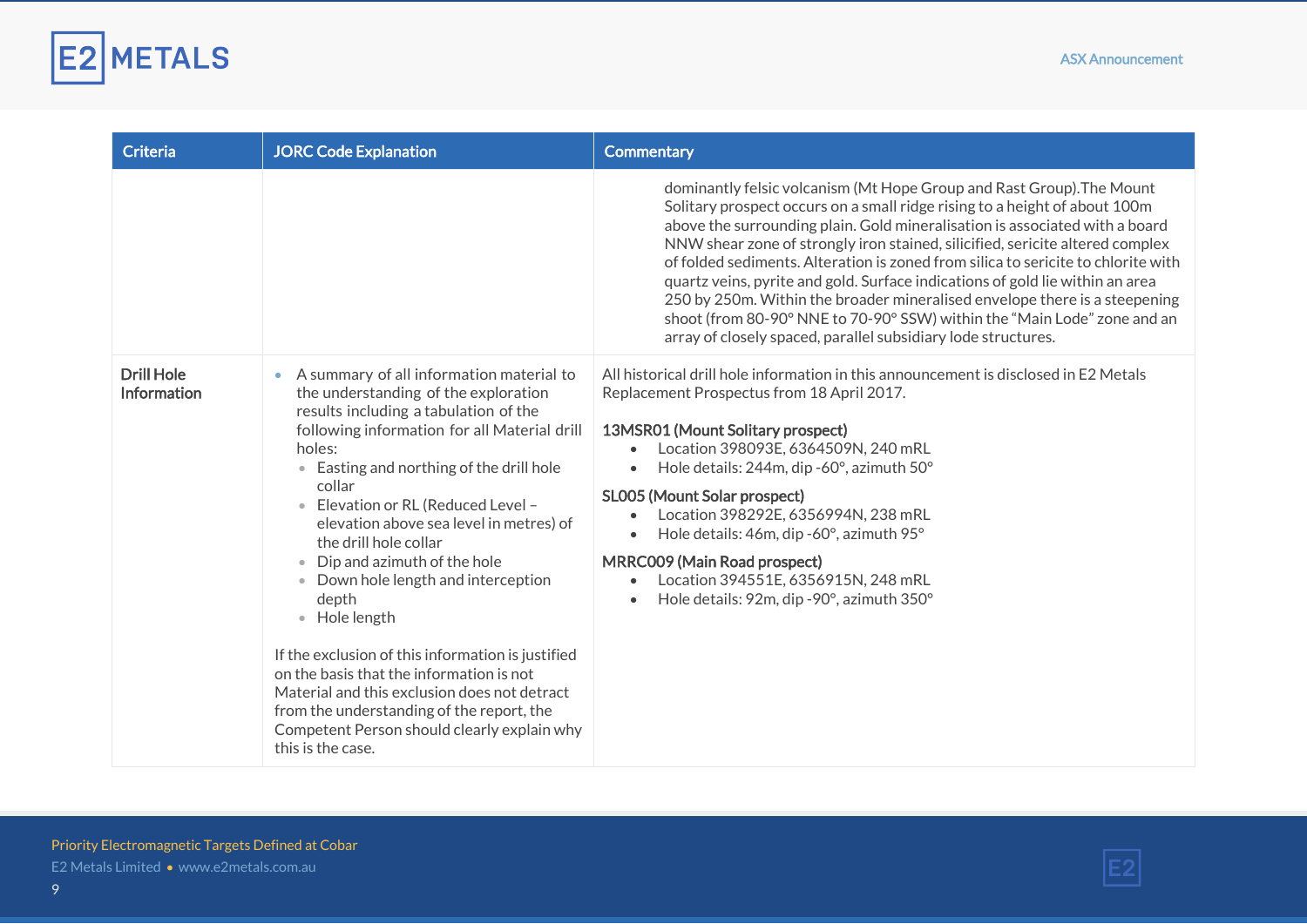

| Criteria                                                                                           | <b>JORC Code Explanation</b>                                                                                                                                                                                                                                                                                                                                                                                                                                                                                                                                                                           | <b>Commentary</b>                                        |
|----------------------------------------------------------------------------------------------------|--------------------------------------------------------------------------------------------------------------------------------------------------------------------------------------------------------------------------------------------------------------------------------------------------------------------------------------------------------------------------------------------------------------------------------------------------------------------------------------------------------------------------------------------------------------------------------------------------------|----------------------------------------------------------|
| Data Aggregation<br><b>Methods</b>                                                                 | In reporting Exploration Results,<br>weighting averaging techniques,<br>maximum and/or minimum grade<br>truncations (e.g. cutting of high grades)<br>and cut-off grades are usually Material<br>and should be stated.<br>Where aggregate intercepts incorporate<br>short lengths of high-grade results and<br>longer lengths of low-grade results, the<br>procedure used for such aggregation<br>should be stated and some typical<br>examples of such aggregations should be<br>shown in detail.<br>The assumptions used for any reporting<br>of metal equivalent values should be<br>clearly stated. | No new drill results are reported in this announcement   |
| Relationship<br><b>Between</b><br><b>Mineralisation</b><br><b>Widths and</b><br>intercept lengths. | These relationships are particularly<br>important in the reporting of Exploration<br>Results.<br>If the geometry of the mineralisation with<br>respect to the drill hole angle is known, its<br>nature should be reported.<br>If it is not known and only the down hole<br>lengths are reported, there should be a<br>clear statement to this effect (eg "down<br>hole length, true width not known").                                                                                                                                                                                                 | No new drill results are reported in this announcement   |
| <b>Diagrams</b>                                                                                    | Appropriate maps and sections (with<br>scales) and tabulations of intercepts<br>should be included for any significant<br>discovery being reported These should<br>include, but not be limited to a plan view                                                                                                                                                                                                                                                                                                                                                                                          | Airborne electromagnetic anomalies are shown if Figure 1 |